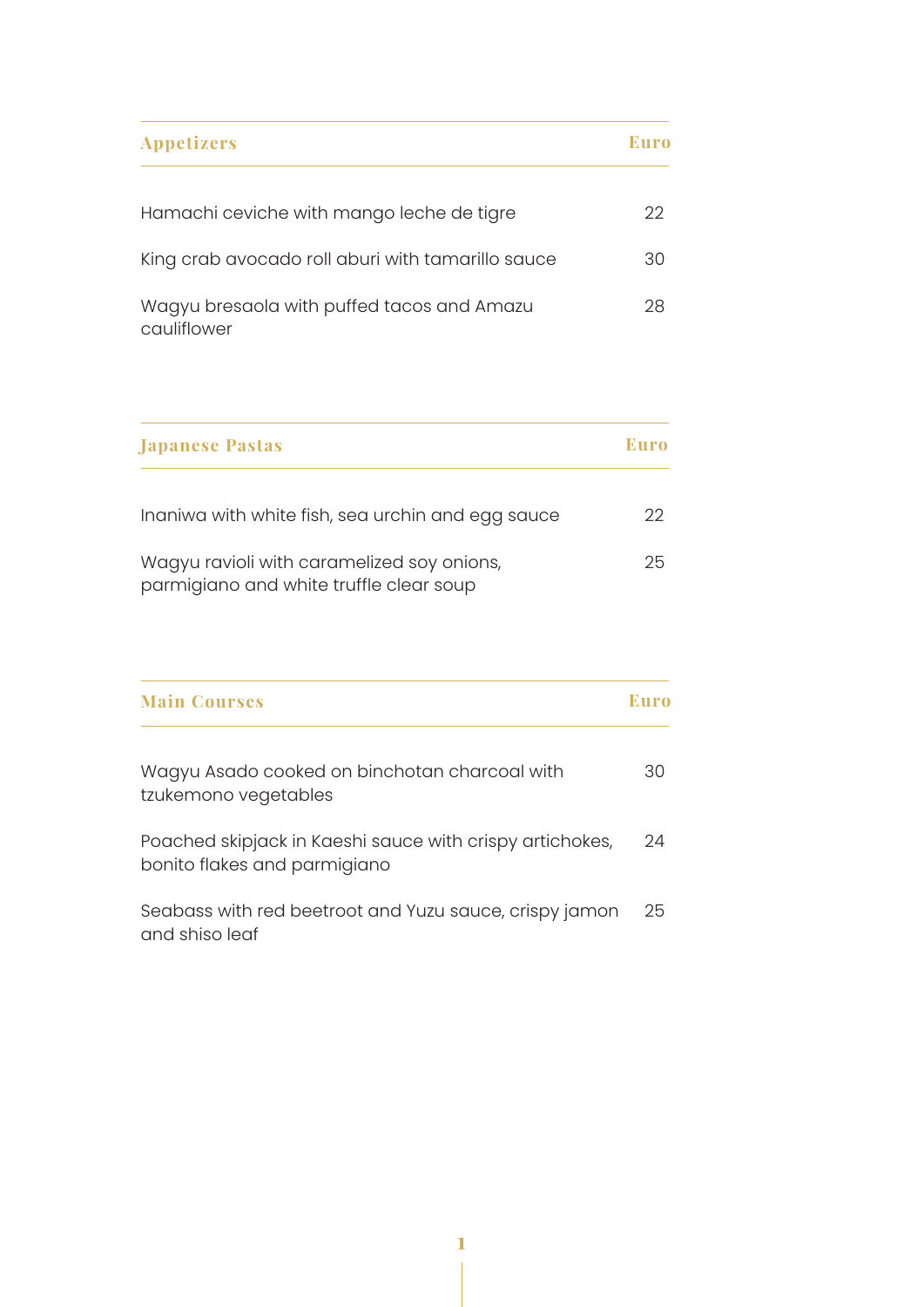| <b>Sushi and Sashimi</b>          | Euro |
|-----------------------------------|------|
| Sushi 9   Selection of 9 nigiri   | 27   |
| Sashimi 13   13 pieces of sashimi | 32   |
| Rolls 12   6 uramaki / 6 hosomaki | 26   |
| Chirashi                          | 18   |

| <b>Vegetarians</b>                         | <b>Euro</b> |
|--------------------------------------------|-------------|
| Shojin tempura   Selection of 7 vegetables | 18          |
| Miso soup                                  | 3           |
| Steamed rice                               | 3           |
| Edamame                                    | 5           |
| Steamed bread with wasabi aioli            | 2,50        |

| <b>Dessert</b>                                    | <b>Euro</b> |
|---------------------------------------------------|-------------|
| Tiramisù                                          | 10          |
| Yuzu                                              | 10          |
| Mousse esotica                                    | 10          |
| Fresa y pistacho                                  | 10          |
| Mochi (green tea, chocolate, coconut, cheesecake) | 3 each      |
| Ice cream and sorbet                              | 5           |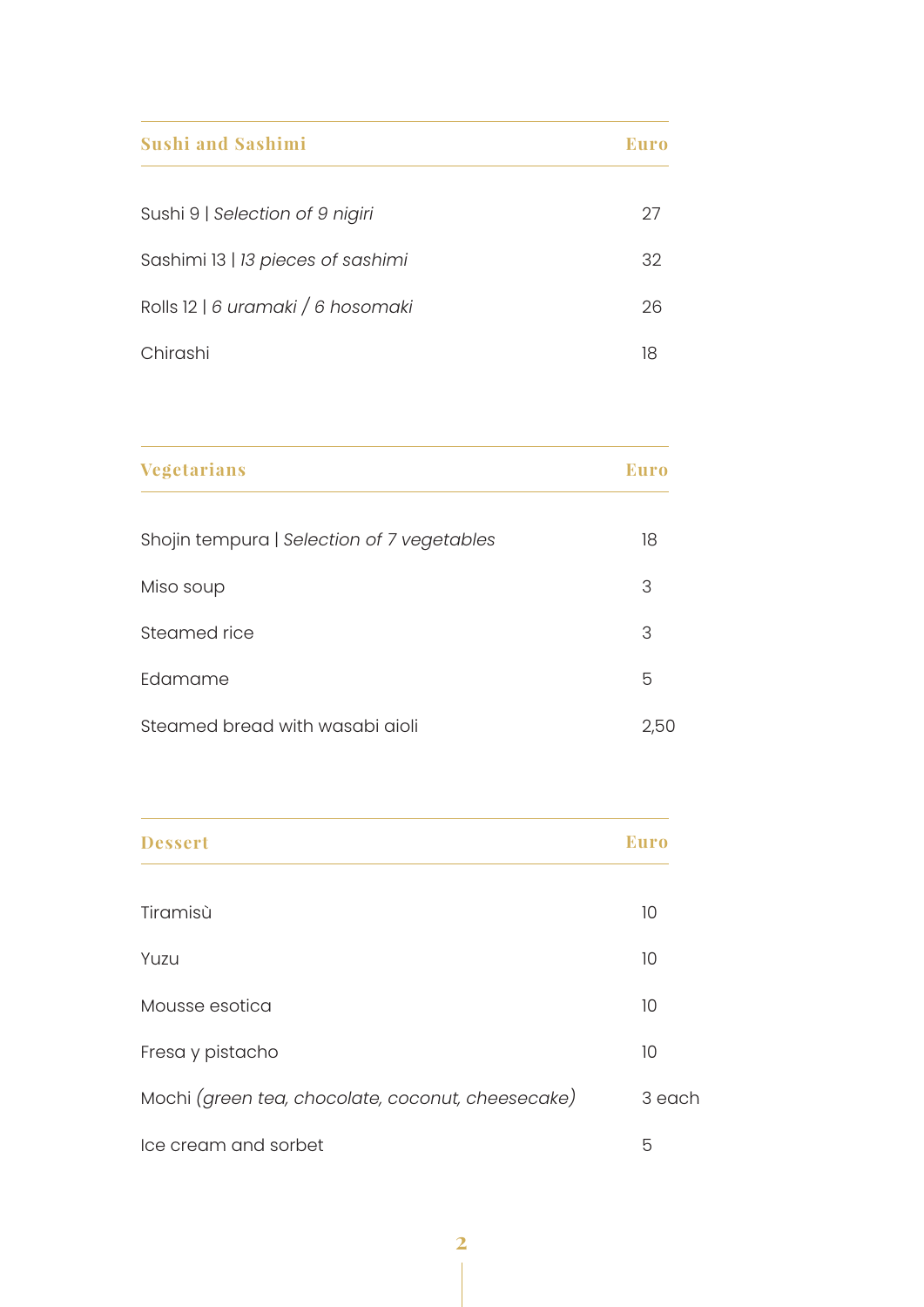## **OMAKASE**

**Euro**

## Amuse bouche

Hamachi ceviche with mango leche de tigre

Wagyu ravioli with caramelized soy onions, parmigiano and white truffle clear soup

Poached skipjack in kaeshi sauce with crispy artichokes, bonito flakes and parmigiano

Selection of sushi | 3 nigiri

Dessert 55

Amuse bouche | x2

King crab avocado roll aburi with tamarillo sauce

Wagyu bresaola with Amazu cauliflower

Inaniwa with white fish, sea urchin and egg sauce

Seabass with red beetroot and yuzu sauce, crispy jamon and shiso leaf

Selection of sushi | 5 nigiri

**Dessert** 

65

*| Tasting menu exclusively for the entire table |*

The product is certified for the freezing treatment according to EC law 853/2004, chapter III, section VIII. Some ingredients can be frozen at the origin. Please notify us for allergies and intolerances.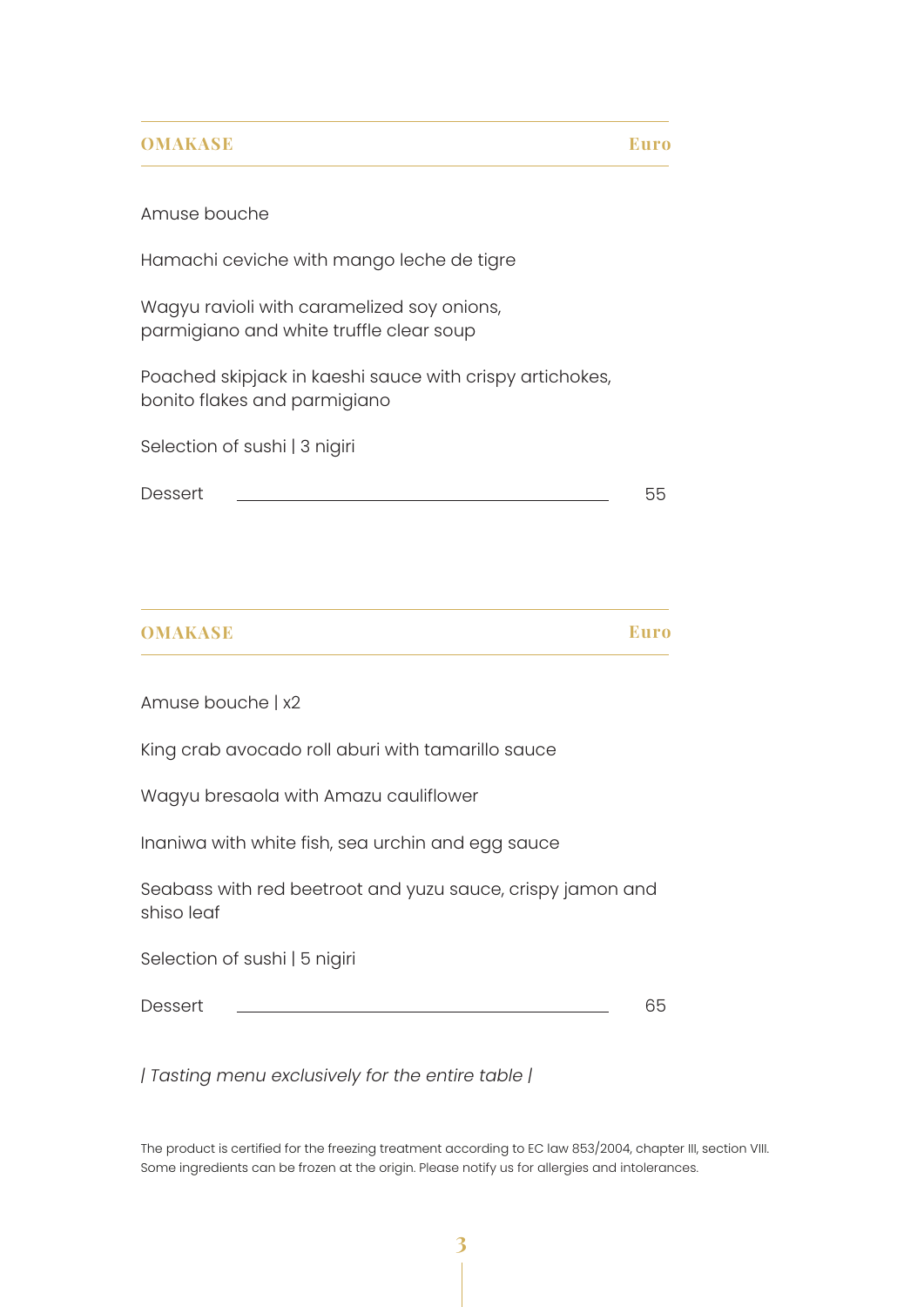| <b>Cocktails</b>                                                                                                | <b>Euro</b> |
|-----------------------------------------------------------------------------------------------------------------|-------------|
| 47 MULE<br>Gin / vodka, tonic / ginger beer, centrifuge with<br>cucumber, mint and lime                         | 10          |
| <b>KAWAII NEGRONI</b><br>Gin infused with passion fruit, Campari, white vermouth<br>and homemade cherry         | 10          |
| LO QUE HAY DESPUES DEL MAR<br>Gin mare, sea soda, lime and rosemary                                             | 10          |
| <b>LOST IN THE IZAKAYA</b><br>Tequila infused with black pepper, mescal, beet,<br>raspberry and lime centrifuge | 10          |
| YUYAKE DAI KANJI<br>White rum, reductions of Campari, mango, pineapple<br>foam and kurkuma                      | 10          |
| <b>ANALCOLICO</b>                                                                                               |             |
| <b>TOKYO'S MEMORI</b><br>Mango, pineapple, wasaby syrup, yuzu                                                   | 10          |
| LA ULTIMA PALABRA<br>Agave, lemon, ginger and soda                                                              | 10          |